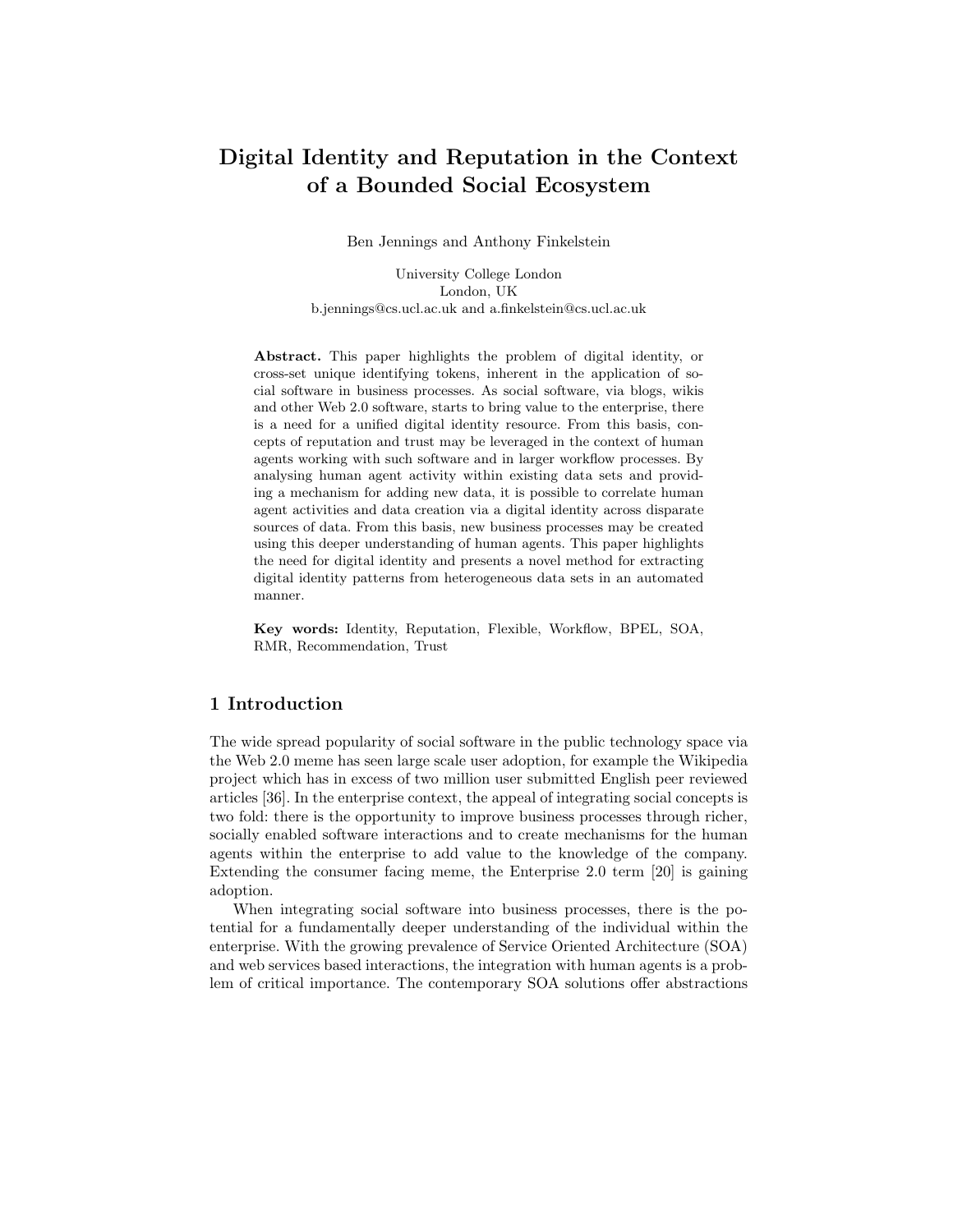to human agents in the form of worklists [7] which vary from a simple queue to a predefined grouping of related human agents. With the adoption of social software, via blogs, wikis, forums etc. there is a new source of data from which to mine information about specific individuals and aggregate that knowledge into groupings. By combining social software, data mining and natural language analysis, integrated business processes will have the potential to make a significantly more informed choice about the most appropriate human agent for a task.

A fundamental issue to overcome in this information rich enterprise environment is that of digital identity. In the context of this paper, the term digital identity is used to express the concept of a cross-set unique token. In any system, or set of integrated systems, used within a business process, establishing the exact identity of a human agent within that system, or subset thereof, is critical. When using social software data artefacts, having specific knowledge of who created that data, via a unique token or digital identity, allows a process to link a human agent to a specific body of work or expertise. If the enterprise were a green field environment, an integrated identity solution could be used. The more pragmatic approach in a real world scenario will be that of many legacy data artefacts (mailing lists, commit logs) with the addition of new, best of breed applications. For a unified view of the identity of human agents within such an enterprise, new techniques must be applied to analyse the existing data sets, and the data for potential pseudonyms and present a digital identity resource from which to make human agent based assertions.

This paper sets out to present an overview of issues associated with leveraging social software and identity within the enterprise. From this basis, the paper will suggest a novel mechanism from which to resolve digital identities to create a unified unique token to identify human agents across data sets. In the next section of this paper, digital identity will be put in context and an overview of the relationship between identity, reputation and trust will be presented. In the following section, social software and the integration of unified digital identity will be discussed. In the next section, the novel mechanism for addressing the problem of resolving digital identity in a legacy, heterogeneous and bounded ecosystem will be presented. In the final section, the application of this method in a larger context will be examined.

# 2 Digital Identity, Trust and Reputation

For an enterprise to integrate social software into business processes, there is the need for both reputation and an authoritative voice [6]. Without these tenets, there can be little value added to the enterprise. This section will present some issues when attempting to leverage social interaction as a facet of enterprise software. A major concern is that of information overload to which a specific human agent may be subjected and the continuing importance [16] of reputation, trust and digital identity in a bounded ecosystem.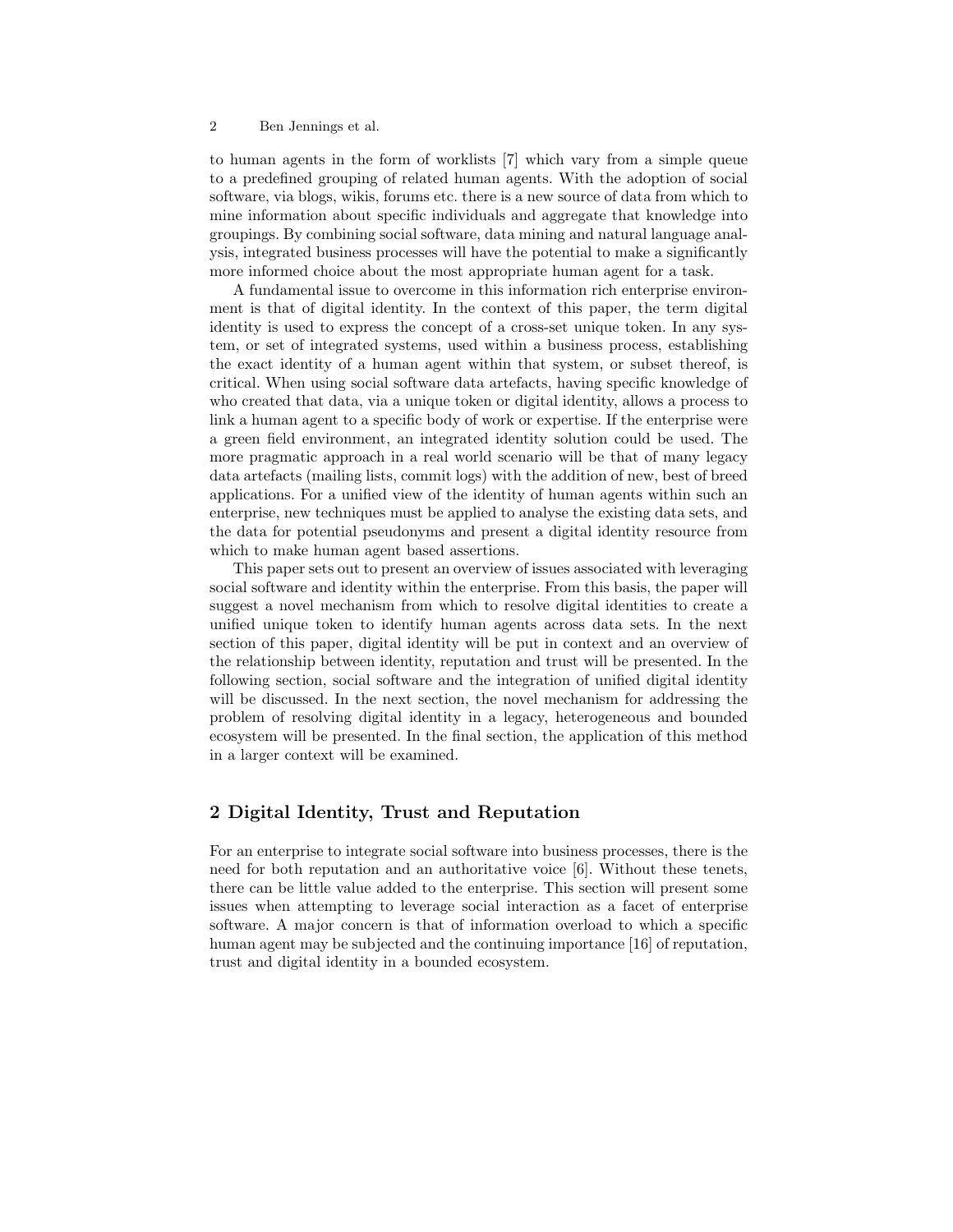#### 2.1 Information Overload

As the adoption of social software within the enterprise domain becomes more prevalent, so comes the issue of too much information. As more human agents generate more blog posts, wiki edits and messages to mailing lists, this can lead to to information overload [18]. Studies have been performed that show if people are subjected to an overly dense information stream [25], they will be less productive, and in the worst case, abandon the system altogether. Any system hoping to provide information to human agents needs to consider this issue. Rather than modelling data connections based on existing physical systems, computer based mechanisms can act as a filtration system, distinguishing good information from less important.

Social software needs to provide contextually useful information connecting specific human agents to each other in order to respond to environmental information and subsequent business process exceptions. During the process of integrating social software (and existing social data artefacts such as mailing lists) within the enterprise, this overload issue may be mitigated by unifying identities within disparate silos of information in order to ascertain relationships between individuals and data. From this unified identity, less relevant data can be occluded from certain human agents, effectively bubbling up more relevant content and agents.

### 2.2 Digital Identity as a Facet of Reputation

Trust and reputation are subjective measures, as both are based entirely upon personal feelings and the interpretation of ambiguous signals [13], rather than the objective representation of fact. Trust may be viewed as a function of the agent's desire for an outcome in relation to their perception of the transactional risk dependant upon that agent's attitude towards risk in a specific context [23]. This measure may alleviate concerns of opportunistic behaviour [4] from the other participant in a given transaction. This opinion led abstraction of a deficit of information [27] can form the foundation of a decision making process. The act of aggregating individual human agent's interpretation of ambiguous or asymmetric knowledge [1] can lead to a broader context from which to make a decision.

Reputation is a socially constructed label [38] to try and present an interpretation of underlying intent. From an empirical perspective, reputation may be considered as an observation of past behaviour [33]. Reputation may also be viewed as an incentive to provide a positive transactional experience [35]. From the human agent judgements regarding vices and virtues, strengths and weaknesses [11] a subjective measure, either from an individual or aggregated viewpoint, provides a perceived quality of a specific characteristic [24]. As with all transactions predicated upon human agent interaction, there is the potential for manipulation via gaming the system. It is also important to note, when making reputation observations, that it would be incorrect to assume rational behaviour from all interacting agents [2]. Neither trust nor reputation express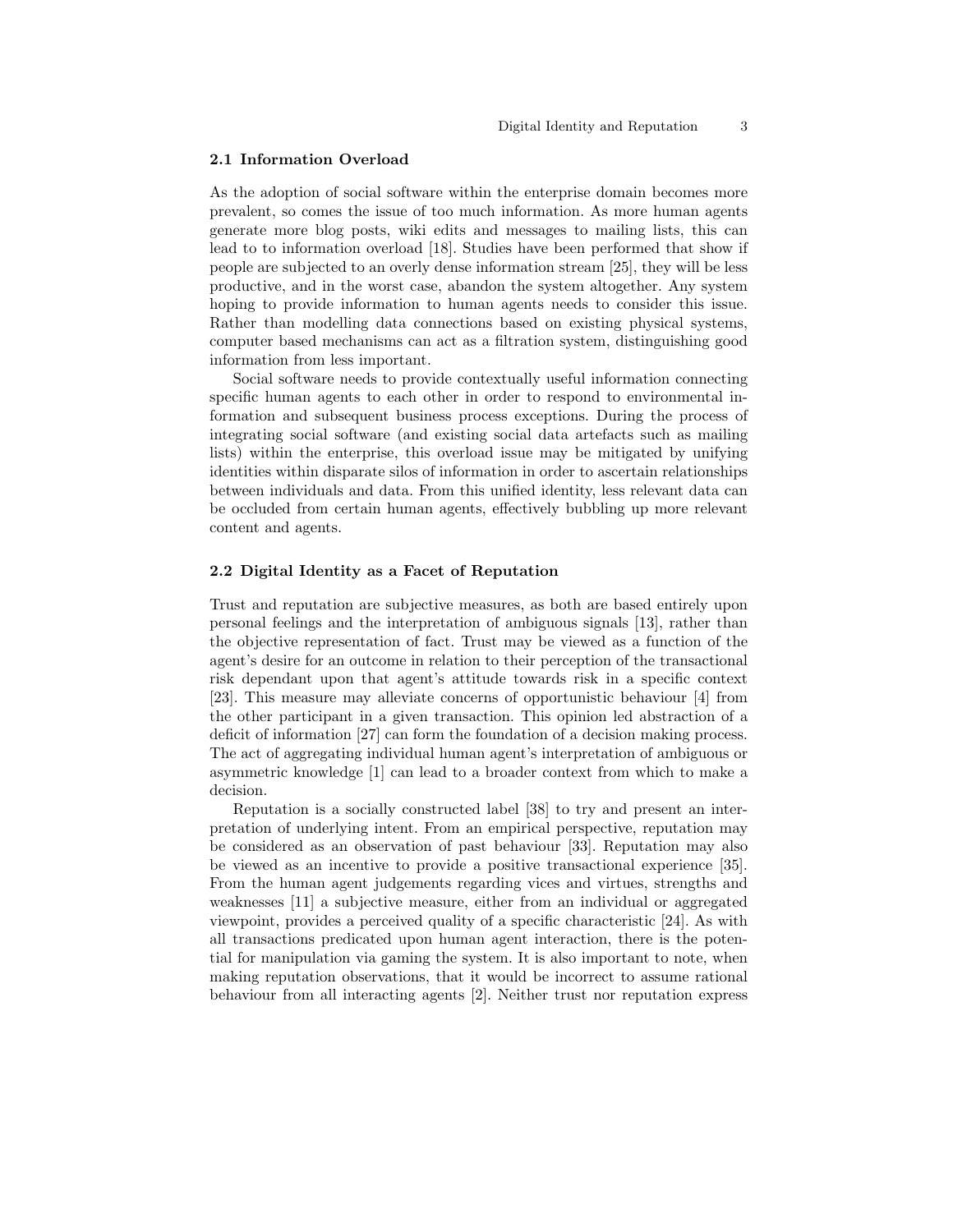factual or repeatable information, merely a subjective, individual or aggregated opinion of human agents within a specific context [14].

Without a clear sense of identity, there can be no foundation for trust or reputation. The value of trust within an online social environment has been the subject of much research within Epinions [17], Ebay [28] and movie recommendations [15]. In the enterprise environment, trust and reputation will also become a matter of key concern with the adoption of social software. Without a clear concept of identity across data artefact sets, there can be no concept of a unified human agent reputation. This concept of reputation, based on data generated through social software interaction, also raises an interesting question that is a continuing one for Ebay [9]. As reputation and trust are built on a continuing relationship between human agents and data, or physical items in the case of Ebay, if there are two human agents, one of whom has many low value interactions with an enterprise social system, and another agent who interacts infrequently but at high value, the high value agent will be more likely to be lost amongst the noise of the first agent. One technique to help alleviate that issue is by looking across data sets for transactions by the same person. By aggregating human agent interaction, the likelihood of divining higher value interactions increases.

In this section, the importance of digital identity as a fundamental building block of trust and reputation have been presented. The possibility for using an aggregated identity across heterogeneous legacy assets has been shown to act as an ameliorating factor for the adoption of social software. In the next section, some of the potential applications of social software in the enterprise will be discussed and a specific solution space predicated upon a uniform digital identity will be examined.

# 3 Social Software and Unified Identity

The application of social software to the enterprise should not be perceived as a silver bullet [5]. The act of adding a wiki or opening up a company's Subversion repository and accepting tickets will not, by default, leverage the social graph. In order to bring meaning to the integration of social software in an enterprise context, the system must strive to engage in conversation [22] with its users. From this basis, a business process can use such information about both the human agents and the data with which they interact to provide a cornerstone to integrate those agents into expert driven business processes. When the users of the social system perceive value from the interaction, more trust will be given to the system which will, in turn, encourage adoption. In order to put the necessity of a unified digital identity in context, the following section will look at some of the specific areas of potential application of social software and the potential enterprise benefits. At the end of the section, a specific domain usage of leveraging social software and digital identity will be discussed.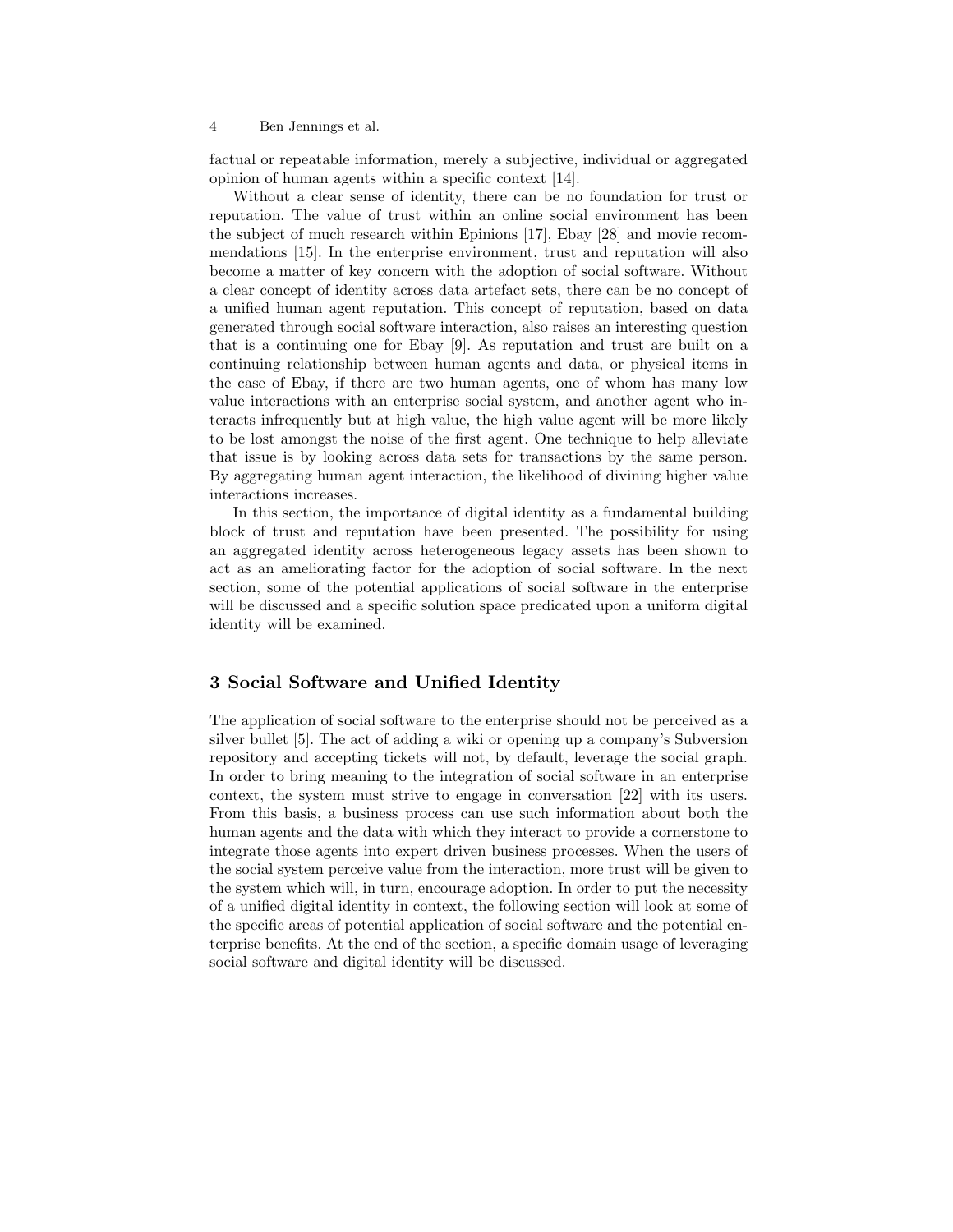#### 3.1 Leveraging Social Software Practices

Some of the early efforts in integrating social software into the enterprise have come from instant messaging [32] and blogging [21]. With the use of blogging in enterprise some patterns may be observed: observer, external creator and internal creator. There are obvious enterprise concerns over private company information, so two common paths that are taken are either limiting the creation and aggregation of content to behind the firewall (internal creator) or having strict policies [10] in place for outward facing content (external creator). The observer pattern can be seen as a human agent within the enterprise monitoring socially created content that relates to the business via aggregated keyword searching from a service such as Technorati. Another example of social software in the enterprise is the Dogear project. After lack of user adoption of a traditional fixed ontology system, IBM created a lightweight, social tagging system [26].

Referring back to the previous section of this paper, unless users adopt a system, the power of the social aspect will not be fully realised to the business processes. As has been seen, the adoption of social software tends to be conservative and in a non-systematic fashion. These examples of social software which provide benefits to enterprise processes, are contained services, from different providers. As part of a business process, they would most likely be integrated at differing times with no concept of linking one human agent identifying token to another across new and existing or legacy data sets. This restriction of information, produced and consumed by human agents within a system, limits the mining and analysis potential.

With enterprise adoption of such services being a la carte in nature, by leveraging a platform agnostic approach, an enterprise may add best of breed social applications and infer the digital identity across disparate legacy data sets. From this foundation, a fundamentally richer understanding of the human agents within the system may be ascertained. By creating an automated programatic digital identity resource, more interconnections between the human agents and their data may be found across the entire business process. From this aggregated social data, a deeper level of understanding in the areas of expertise and reputation may be found.

### 3.2 Reputation-based Message Routing and a Unified Digital Identity Resource

This subsection will present a scenario being explored currently, which will help to put the concept of a programmatically available digital identity resource in context. By providing a programmatically accessible digital identity resource via a REST based JSON/XML api, a social software system will enable analysis of the interconnected nature of the human agents acting within the system and the data which they generate. By layering human agent generated data on top of existing data, new forms of interconnectedness can be mined. This interconnected data on human agent activity will, in turn, enable more light weight ad hoc business processes to be executed in a more effective manner. Rather than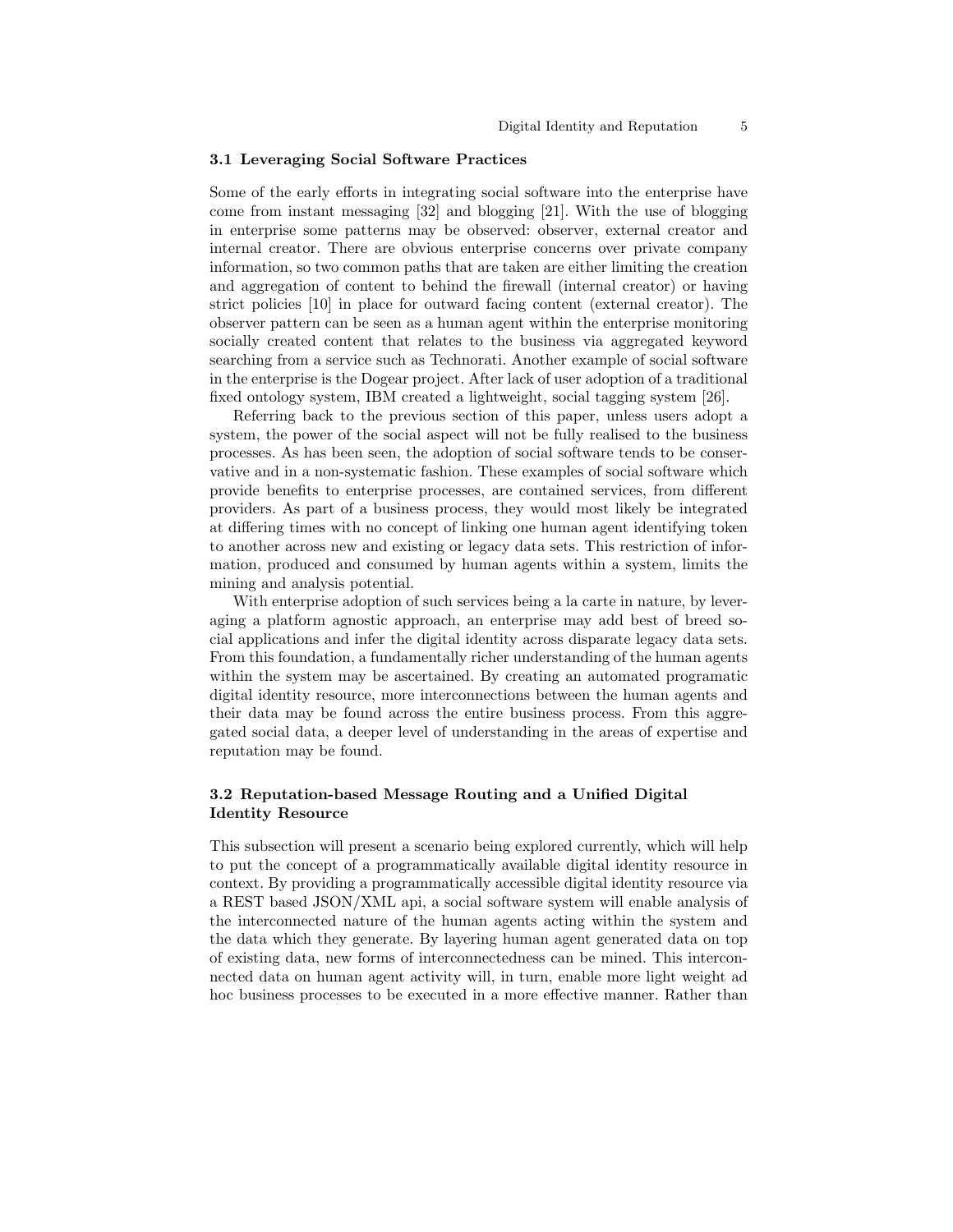adopting an abstraction of the human agent within a system, via worklists or pattern identification [34], the system, called Reputation-based Message Routing, takes an alternate approach by providing human agent recommendations based on such analysis gained from data artefacts such as mailing lists, commit logs and bug ticketing data [19] down to the granularity of a specific human agent.

A simplified example of such analysis can be seen in the diagram below (Figure 1). An email thread and a bug report have two common human agents (agent one and two). From this initial inferred connection, the system can infer that a second email thread, which also has agent two as a participant, might be of interest to agent one. For a real use case, there would need to be many more inferred connections of commonality before such a recommendation would be made, but in the small, such an aggregation of content and agents across data sets can show interesting results. This is only possible once a unified digital identity resource is in place.



Fig. 1. Thread, Bug and Human Agents Connectivity

As well as a fully automated approach to the identification of a specific human agent within the enterprise, this approach will also be extended by enabling a lightweight mechanism for enabling human agents to correct and extend the automated identity recognition. By letting people tag people [12], as well as the machine oriented approach, a significantly richer source of identity is possible

<sup>6</sup> Ben Jennings et al.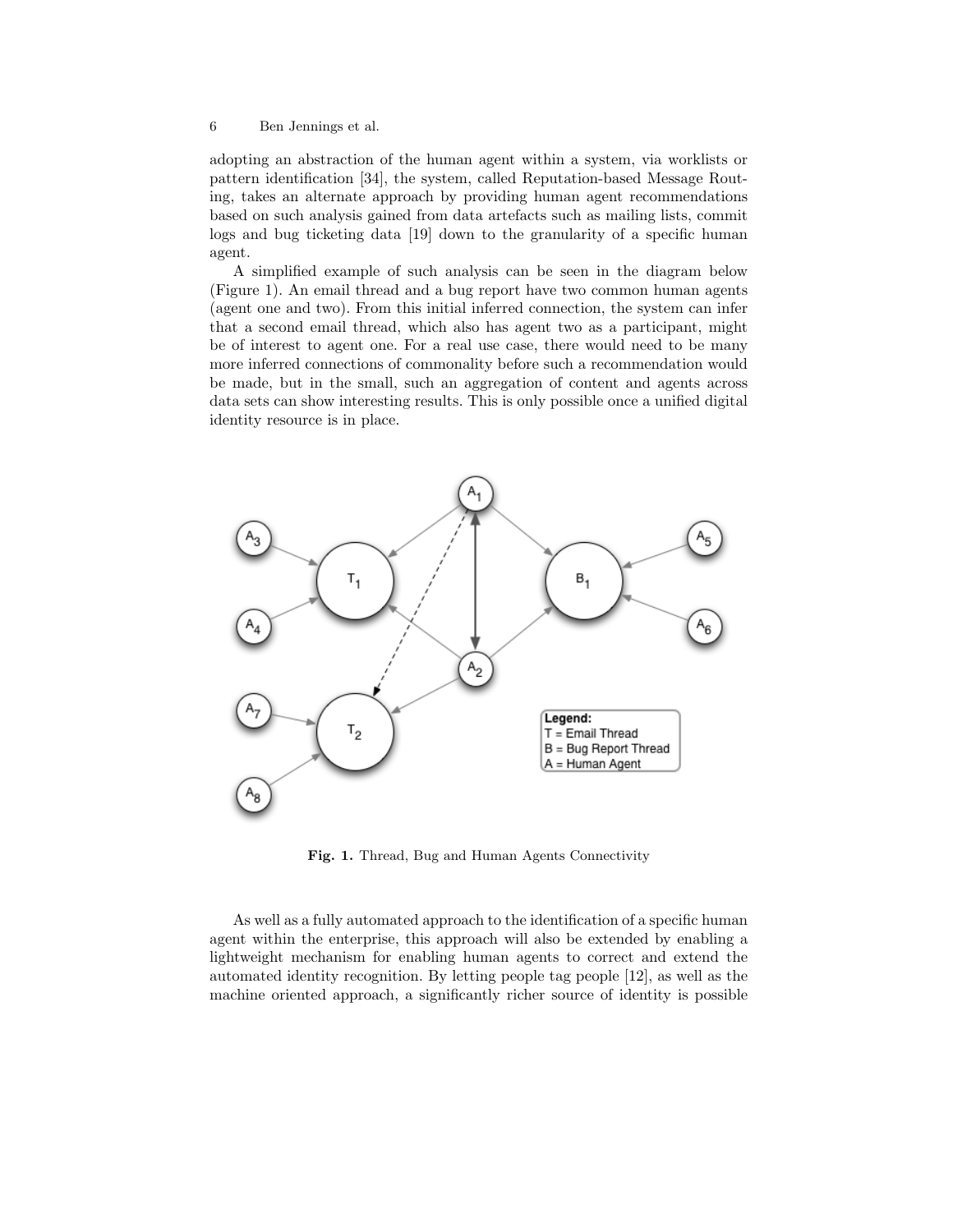as well as using human intelligence and expertise to correct and extend the automated identity recognition. By leveraging existing assets, this approach will solve the adoption problem and bring a greater value to the adoption of social software within the enterprise as well as providing contextual meaning to the relationship between people and between data and its creators.

# 4 Digital Identity Pattern Extraction (DIPE)

In the previous section, the likelihood for a wide range of disparate social software was discussed. From this, the need for an automated digital identity mechanism could bring value to a wide range of enterprise needs. As part of the Reputationbased Message Routing system mentioned above, an automated mechanism was needed in order to process a real world data set. In this section, a comparison between a previous approach and the DIPE prototype will be discussed, then a brief look at some methodological concerns. In the last part of this section, some of the concepts behind the DIPE prototype will be addressed and some early results presented.

### 4.1 Automation and Methodologies

In work from 2006 [3], an idea was presented for dealing with the analysis of part of the Apache project and the need for resolving identity within a mailing list. This approach was based on having a well formed RFC 2822 token, foo.bar@apache.org (Foo Bar) for example. Their approach enabled clustering of potential results via distance vectors [29] which were then hand sorted. Whilst this approach looks promising for well formed data sets, when working with a heterogeneous and legacy environment, there is the strong potential for mixed and non-well formed data as identifying tokens. There is also the strong potential for intentionally corrupted data to avoid spam harvesting.

In order to enable lightweight ad hoc horizontal macro-operation [31] between human agents, there needs to be a sound foundation for identifying specific agents in relation to context specific criteria. In the data set currently being examined, there are in excess of 3000 distinct human agents operating across three substantive data sets, the email list having over 22,000 items. The bug ticketing system has a wide variety of identifying tokens being used, from well formed RFC 2822 (foo.bar@apache.org (Foo Bar)) to just a name (Foo Bar), to an intentional corruption or obfuscated token (foo dot bar [at] apache dot or g). By using the previous approach, a distance vector would not lead to sound results in this domain. A novel approach is needed to solve this problem.

Before discussing this approach, a short discussion of methodological concerns should be raised. When dealing with such data, there is no technique for creating an oracle from which to validate results. As the results are subjective, particularly in relation to the intentionally corrupted data, the verification of the algorithms needs to be tested by hand. Since the data sets are real world and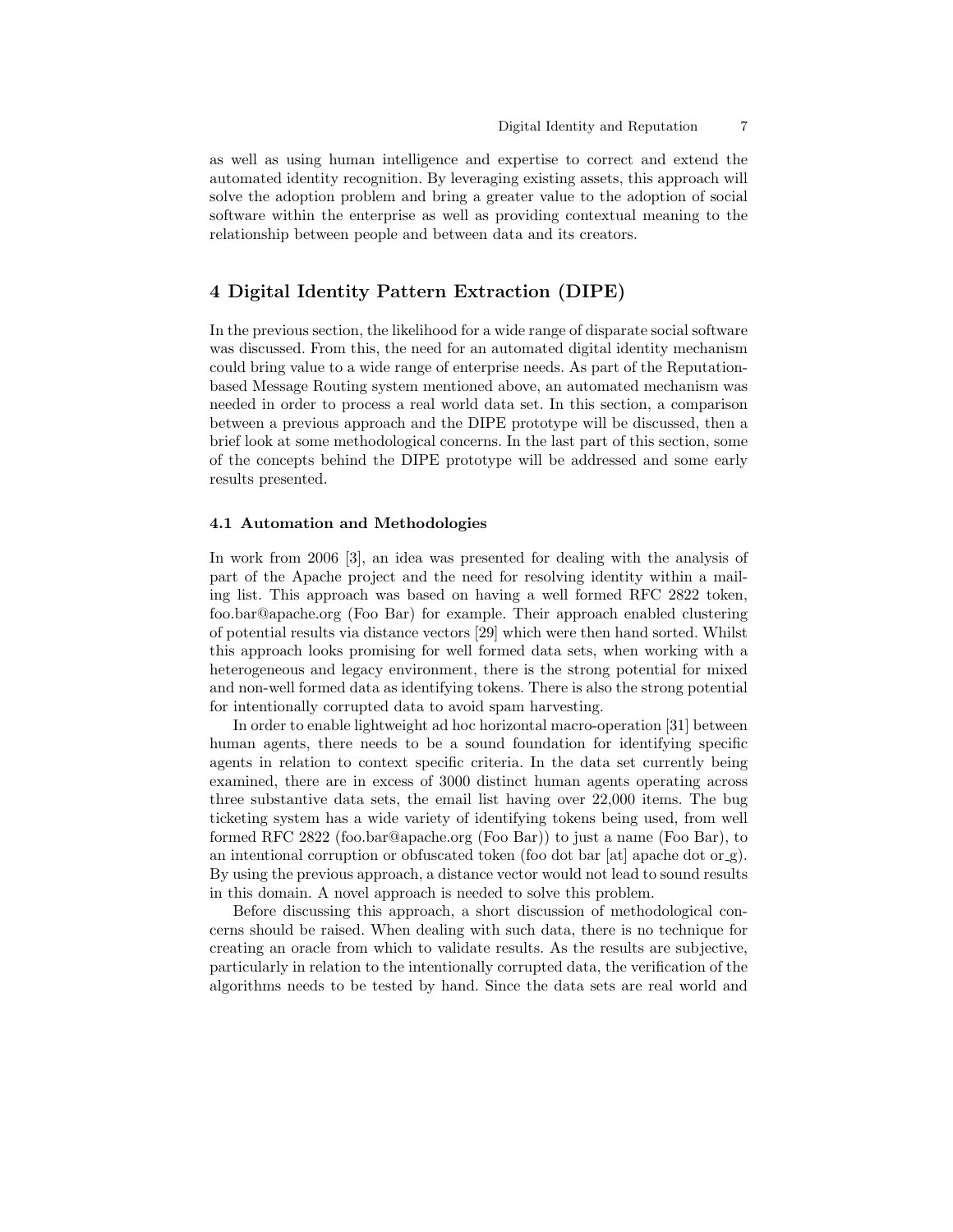substantive, random sampling is the most appropriate method [37]. The other methodological factor of the DIPE algorithms is that they target high value i.e. human agents with a larger volume of interaction with the system. With this in mind, the random sampling is intentionally biased towards the top end of the Pareto distribution of the network [30].

### 4.2 Current Prototype for DIPE

The DIPE prototype is an entirely automated method for extracting digital identity from heterogeneous data sets. As was discussed in the previous subsection, a vector based solution, whilst appropriate in some instances, would lead to suboptimal results with this quality of data. The approach is based on multiple best effort heuristic algorithms, based on commonly used patterns within name based tokens. The approach falls into four basic stages:

- *Harvester*: In order to maintain portability, the DIPE prototype deals with openly available data sources. To make the system entirely automated, the Harvester needs to be able to retrieve data in an unsupervised manner. The Harvester intelligently backs off in order to not put undue strain on remote servers.
- Parser with Wrappers: The Parser is written in an extensible manner in order to add additional data formats in the future. These wrappers then add new token types to the database.
- $-$  Classifier: As DIPE needs to react to differing data types, the Classifier needs to detect type of tokens. Using regular expressions, it looks for common identifiers in order to apply the most appropriate algorithm. The RFC 2822 algorithm, rather than a vector approach, looks for patterns asserted by the human agent. In a conservative approach using the most likely target of high quality data (the first/last name assertion) down to commonly used separators (periods, hyphens, underscores), it attempts a first/last name extraction. The deobfusticator works in an entirely different manner. As the human agent is intentionally trying to mislead pattern recognition, the heuristic must look for common conventions. For example, replacing @ with at and . with dot. There are many more such conventions such as partitioning data with matched or unmatched tokens, brackets or square braces for example. It also employs a recursive algorithm to look for implied delineation via in place case alteration (fooBarApache for example). The deobfusticator looks for all such patterns and attempts a first/last name extraction.
- Matcher: The Matcher takes all data from all available data sets and simultaneously looks for matches both internally within each set, then across all sets. The internal matching tests for partial string matching in the first/last name pairs, for domain similarities and compounded words. The cross set correlation takes advantage of implied hierarchy of sets, i.e. some sets having greater importance than others. It uses a name frequency inverse population approach.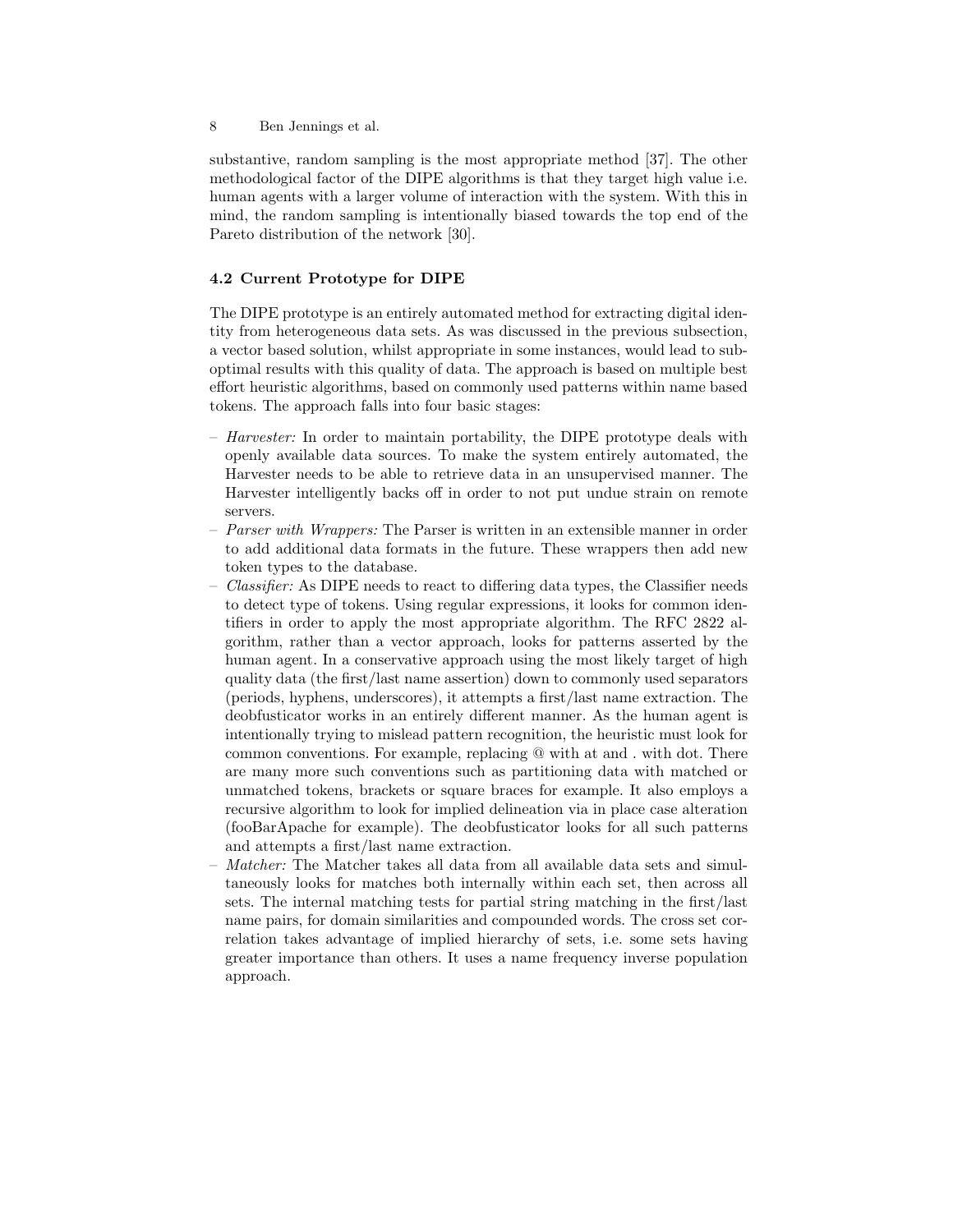#### 4.3 Preliminary Results

These early results are based on a real world data set and the entire set is being processed in an automated manner. There was no cherry picking of easy to deal with data types, DIPE takes real data and via the best effort heuristic algorithms attempts to cluster identities across heterogeneous sets:

Table 1. DIPE Preliminary Results

| Case             |      | Set#1 Set#2 Set#3 |     |
|------------------|------|-------------------|-----|
| Distinct IDs     | 2748 | 486               | 32  |
| Resolved Aliases | 60%  | 55%               | n/a |
| High Value       | 68%  | 67\%              | 94% |
| Cross Correlated | 62%  | 61%               | 91% |
|                  |      |                   |     |

From these early results, it can be seen that a heuristic approach can lead to worthwhile results from legacy and real world data sets in an automated manner. These results are currently being analysed to focus on sections of DIPE to improve the confidence level of the results set.

# 5 Conclusions and Future Work

In this work, it has been observed that the enterprise is likely to adopt social software in a conservative, non-systematic manner. In order for enterprise to leverage the social graph to integrate human agents in business processes in a more meaningful manner, there needs to be a mechanism to create a unified digital identity resource in an automated manner. From this resource, foundations for trust and reputation can be built and this will enable business processes to have a richer source of information from which to make human agent selections. The DIPE prototype demonstrates that real world data, even intentionally corrupted data, can be mined with a relative degree of confidence in order to unify social enterprise assets. This confidence is based on the subjective interpretation of the data set (see section 4.1).

This digital identity resource forms part of a larger context, the Reputationbased Message Routing system. Building on solid automated digital identity foundation, via DIPE, RMR will perform data mining techniques on that data to derive relationships of human agents to each other and their data. By establishing many to many relationships, this basis of interconnected data provides a reputation based engine for making human agent recommendations both in the selection process and the execution of their work.

Leveraging existing enterprise data sets, by creating a pragmatic unified digital identity strategy, there is the potential for creating a speedy but not rash [8] integration of social software in Enterprise 2.0.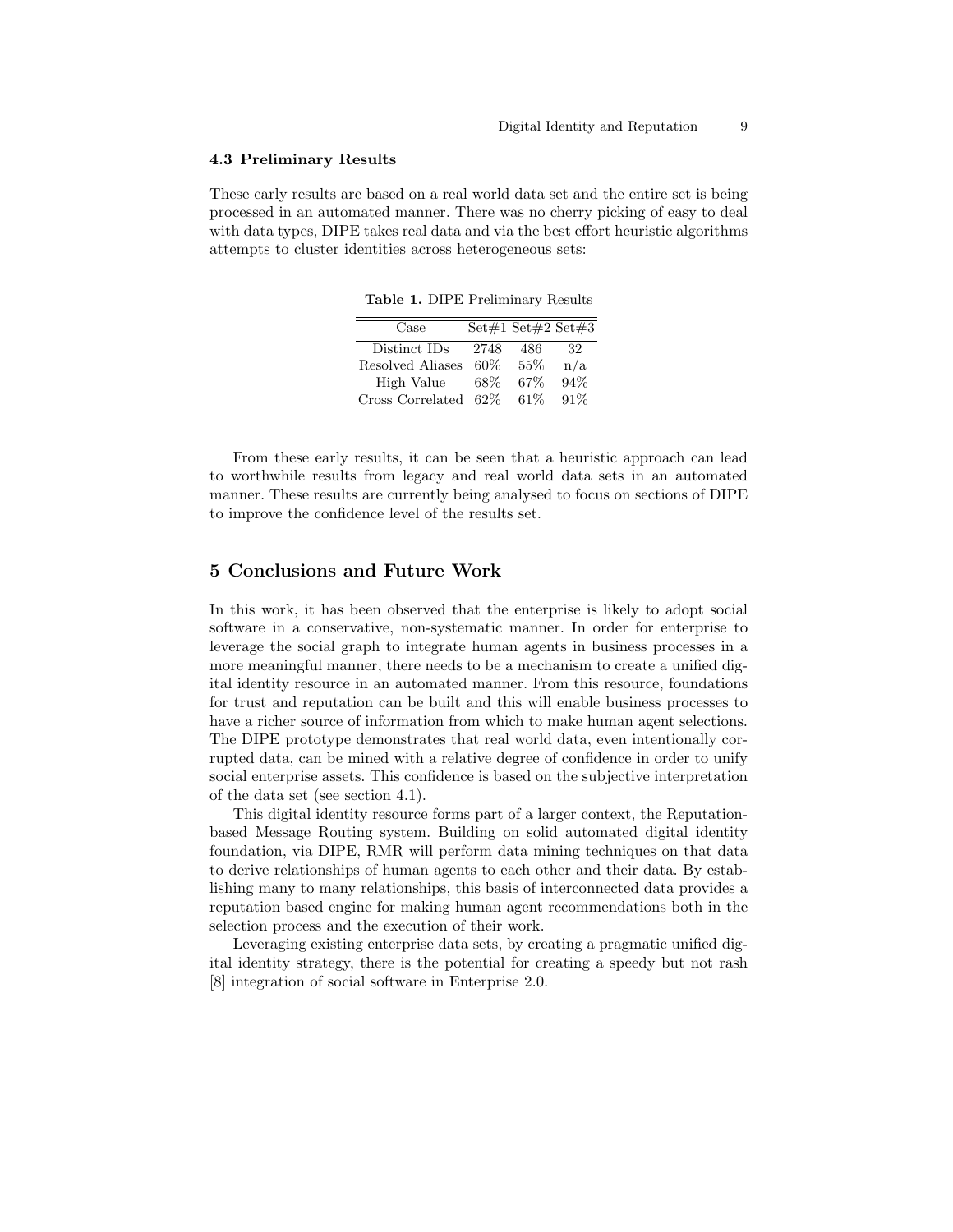### References

- 1. G Akerlof, Market for lemons: Quality uncertainty and the market mechanism, ideas.repec.org.
- 2. K. Binmore and P. Dasgupta, Game theory: A survey, Economic Organizations as Games (Oxford: Basil Blackwell) (1986).
- 3. C Bird, A Gourley, P Devanbu, M Gertz, and A Swaminathan, Mining email social networks, Proceedings of the 2006 international workshop on Mining software repositories (2006), 137–143.
- 4. J.L. Bradach and R.G. Eccles, Markets versus hierarchies: from ideal types to plural forms, Annual Review of Sociology 15 (1989), 97–118.
- 5. F.P. Brooks, The mythical man-month, Mass.: Addison-Wesley Pub., 1979.
- 6. R Burt, A note on social capital and network content, Social Networks (1997), 355–373.
- 7. K. Clugage, D. Shaffer, and B. Nainani, Workflow services in oracle bpel pm 10.1.3, http://tinyurl.com/2sal77, 3 2006.
- 8. TH Davenport, Putting the enterprise into the enterprise system, Harvard Business Review 76 (1998), no. 4, 121–131.
- 9. C. Dellarocas, Analyzing the Economic Efficiency of eBay-like Online Reputation Reporting Mechanisms, MIT Sloan School of Management (2001), 4181–01.
- 10. L Efimova and J Grudin, Crossing boundaries: A case study of employee blogging, Proceedings of the Fortieth Hawaii International Conference . . . (2006), 11–24.
- 11. N Emler, A social psychology of reputation, European Review of Social Psychology (1990).
- 12. S Farrell and T Lau, Fringe contacts: People-tagging for the enterprise, Collab. Web Tagging Workshop in conj. with WWW2006 (2008), 10–100.
- 13. C Fombrun and M Shanley, What's in a name? reputation building and corporate strategy, Academy of Management Journal (1990).
- 14. D Gambetta, Can we trust trust, Trust: Making and Breaking Cooperative Relations, electronic edition, Department of Sociology, University of Oxford (2000), 213–237.
- 15. N Good, J Schafer, J Konstan, and A Borchers, Combining collaborative filtering with personal agents for better recommendations, Proceedings of AAAI (1999), 9166–9172.
- 16. T Grandison and M Sloman, A survey of trust in internet applications, IEEE Communications Surveys and Tutorials 3 (2000), no. 4, 2–16.
- 17. R Guha, R Kumar, P Raghavan, and A Tomkins, Propagation of trust and distrust, Proceedings of the 13th international conference on World Wide Web (2004), 403– 412.
- 18. SR Hiltz and M Turoff, Structuring computer-mediated communication systems to avoid information overload, Communications of the ACM 28 (1985), no. 7, 3310– 3312.
- 19. B. Jennings and A. Finkelstein, Flexible Workflows: Reputation-based Message Routing, Proceedings of BPMDS 8, 97.
- 20. Y Kakizawa, In-house use of web 2.0: Enterprise 2.0, Nec Technical Journal (2007), 8623–8635.
- 21. C Li, Blogging: Bubble or big deal?, Forrester Research Document (2004), 9290– 9392.
- 22. C. Locke, D. Weinberger, and D. Searls, The Cluetrain Manifesto: The End of Business As Usual, Perseus Publishing, 2001.